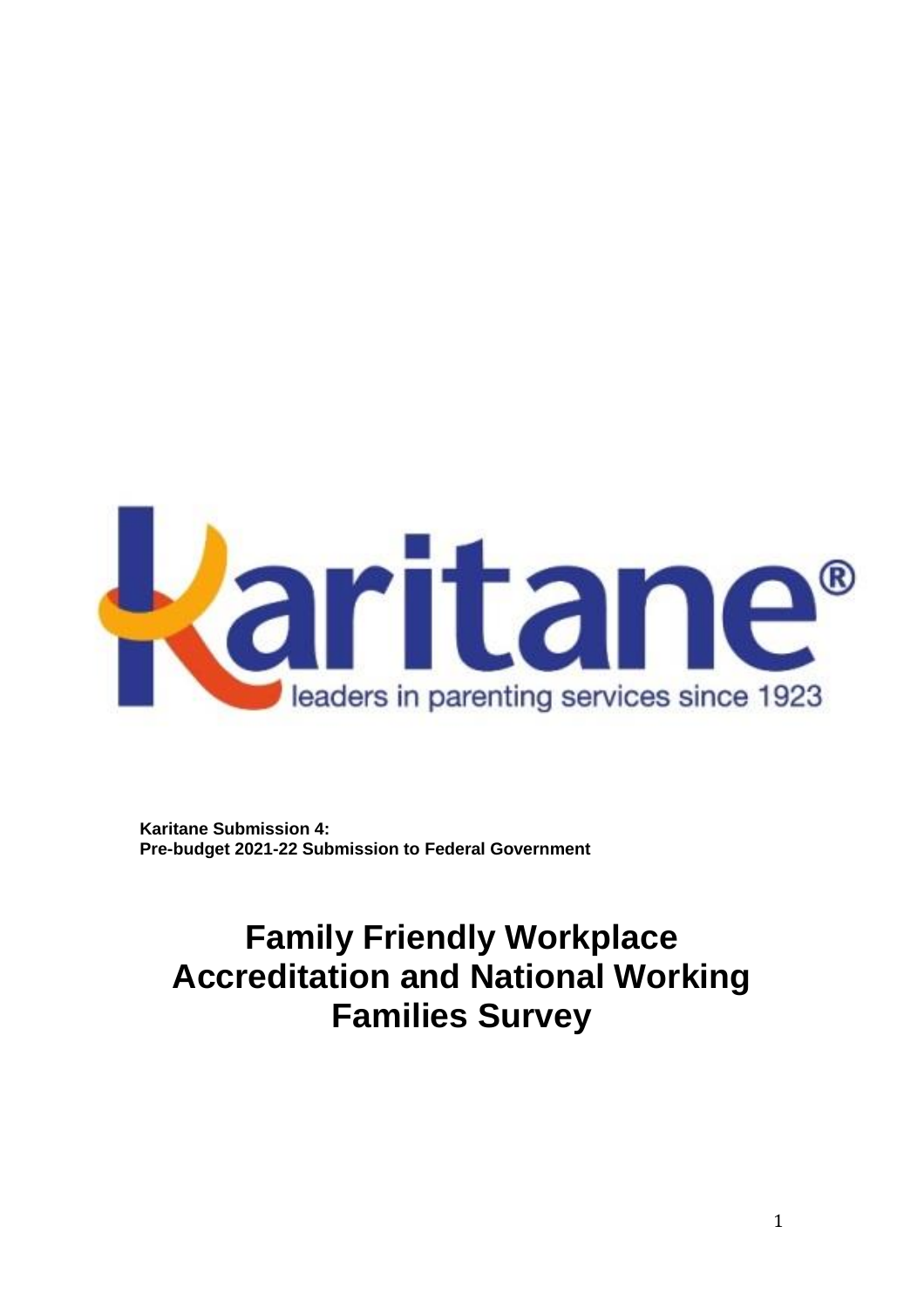#### **Key recommendations**

- The consortium of Karitane, UNICEF Australia and Family Friendly Workplaces be resourced to establish National Work and Family Standards, allowing Australian businesses to be accredited as Family Inclusive where their parental leave, flexible work, wellbeing and family care policies, practices and promotion create a Family Friendly Workplace culture.
- The government supports Family Friendly Workplaces and our partner Western Sydney University to deliver an annual National Working Families Survey, to gain national insight and assessment of the established National Work and Family Standards, along with workplace impacts on families, including care and wellbeing as a result of workplace COVID-19 practices and changes.
- The government supports an \$800k investment over 3 years to support the Family Friendly Workplace Accreditation and National Working Families Survey

# **Opportunity**

The Commonwealth to provide support to the established consortium of Karitane, UNICEF Australia and Family Friendly Workplaces to deliver workplace National Standards, workplace Accreditation and a National Survey, allowing for a coordinated national approach on how organisations can provide optimal support for the needs of working families.

# **Context**

Without doubt, COVID-19 has presented challenges – and opportunities – to the way we work in Australia, and around the world. More than ever, flexibility has been a key need for working parents, to ensure children's physical, mental and emotional wellbeing is met by responsive care-giving.

Prior to the pandemic, Australia's first National Working Families Survey, conducted in 2019 by Karitane, Parents at Work and Advancing Parental Leave Equality Network (APLEN) uncovered a number of troubling insights into Australian parents' relationship with work. It found that 62% of respondents reported significant difficulties managing their physical & mental health due to competing work & family pressures; 46% said that their commitment to their job was questioned if they made use of family-friendly work arrangements; and 38% wanted their employer to enable more access to caring support. Further to this, in Australia 95% of primary parental leave is taken by mothers and 34% of women who leave work to have a baby don't return.

Australia does not currently have a national work & family policy framework. As a result, employers are expected to develop their own approaches to support families to manage work and caring responsibilities. Without benchmarks to guide them in the development of these policies & processes, they often fall short, further entrenching gender biased policies and processes, and limiting career development opportunities for employees with caring responsibilities. This particularly impacts the emotional &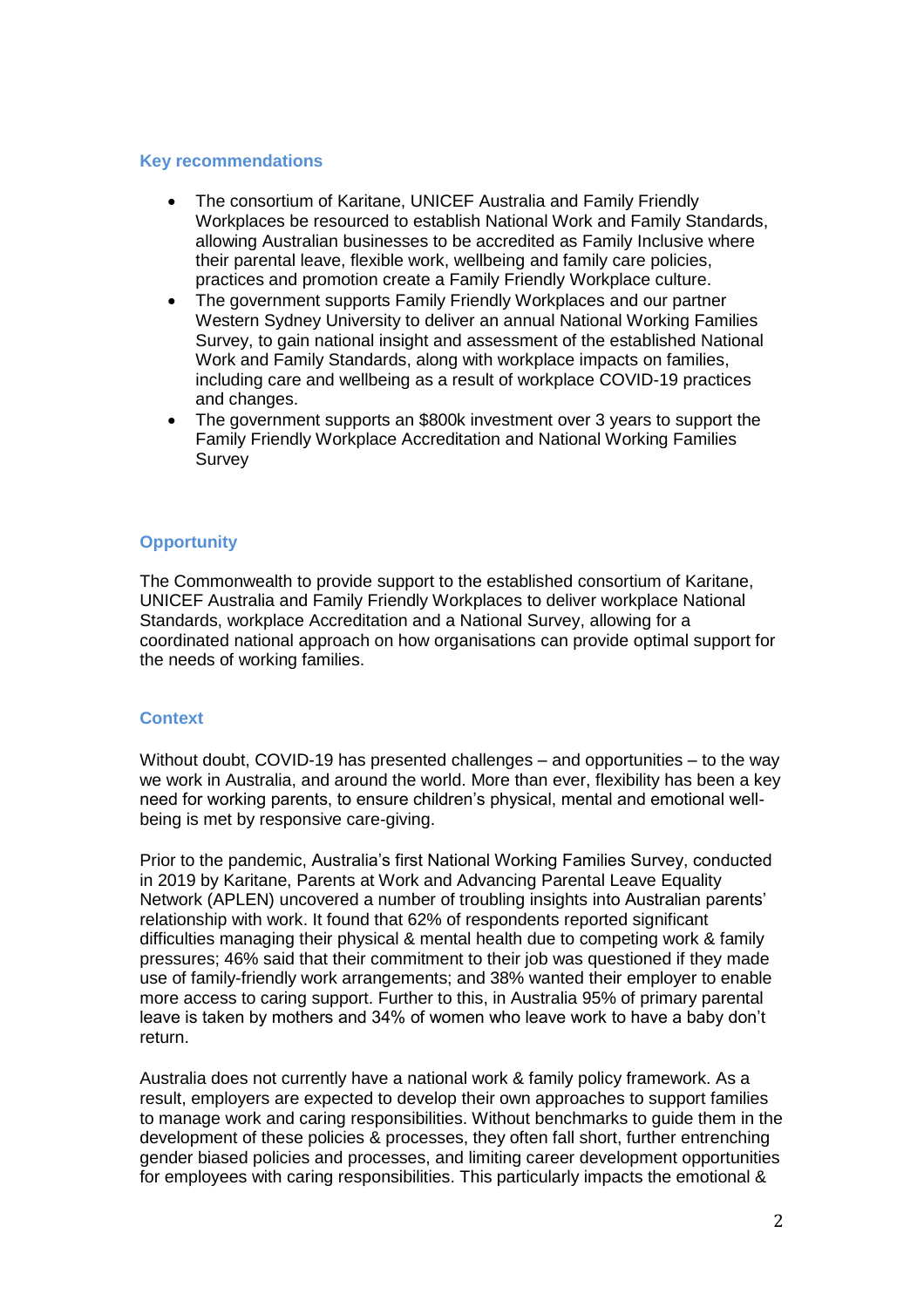financial wellbeing of women, who continue to bear the majority of the caring load in this country.

# **Proposed solution**

### *Overview*

Family Friendly Workplaces created from a social enterprise partnership between Karitane, Parents At Work and UNICEF Australia, with leadership and day to day management provided by Parents At Work. Family Friendly Workplaces strives to improve gender equality and work-life wellbeing outcomes for families through:

- the introduction of a set of certifiable national work and family standards;
- sharing global best practice;
- Provision of development, coaching and support to organisations;
- Delivering an Annual National Working Families Survey.

#### *National Work and Family Standards*

National Standards developed through the Family Friendly Workplaces program will be the first of their kind in Australia. They will be developed in consultation with ambassador organisations and groups including: Diversity Council Australia, WGEA, Australian Human Rights Commission, Family Business Council, MCC, Karitane, PANDA, Gidget Foundation Australia, Carers Australia, Domestic Violence NSW and a small number of corporates including Commonwealth Bank, Deloitte, QBE, and Randstad. The National Work and Family Standards will also be reviewed by UNICEF New York.

**FLEXIBLE WORK PARENTAL LEAVE FAMILY WELLBEING FAMILY CARE** • Parents receive Paid • Support for employee • Flexible work practices · Employee emotional caring for children of are embedded **Parental Leave** and physical wellbeing to ensure they present<br>their best self at home · Employees achieve · Support provided all ages, infants to balance in their before, during and on school working and caring return from parental • Employee can access and work responsibilities leave • Wellbeing support support to balance • Flexibility includes • Gender and parent encompasses financial. work and caring safety, health, fitness both hours and work responsibilities inclusive location & healthy eating • Caring support offered for individuals with a · Support provided, including leave, in disability, medical instances of Domestic condition, mental and Family Violence illness or who are frail and aged

#### Standards will be established across the following key categories:

# *Family Friendly Workplace Accreditation*

Utilising the National Work and Family standards and criteria, Australian organisations will be able to assess their current policies, practices and workplace culture against baseline and aspirational benchmarks.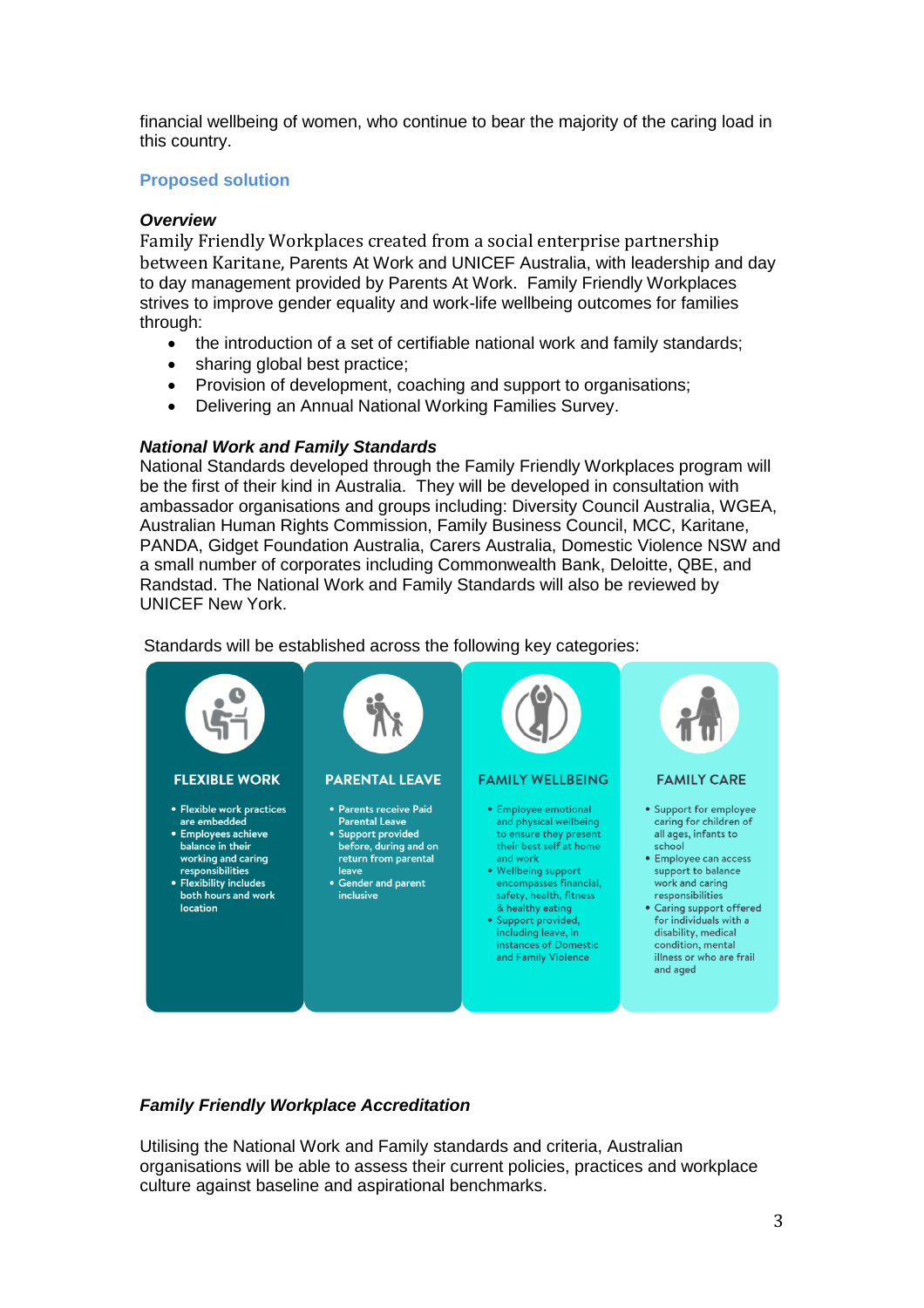Organisations who meet minimum criteria and can show they have an action plan in place to meet or exceed baseline benchmark standards and criteria will be recognised with a **Family Inclusive Workplace Certification**. Organisations whose cultures are globally leading and meet aspirational benchmarks will be awarded an **Employer of Choice for Families** recognition.

The utilisation of the accreditation process is to enable organisations to receive the support and encouragement needed so as many organisations as possible across Australia can be recognised as Family Inclusive. It is the aim of Family Friendly Workplaces to grow the number of Family Friendly Workplaces, starting with the top 200 ASX listed organisations and large family businesses across Australia.

#### *The need for Annual National Working Families Survey*

The first Australian National Working Families Survey was conducted in 2019. This provided valuable insight into organisational family practices and the impact on working families. The survey provided tangible insights already highlighted.

A lot has changed since 2019 with the COVID-19 pandemic. Wellbeing, caring and the ability for families to reconcile their work and family commitments has become significantly more difficult. Organisations are seeking to understand the policies, practices and promotion of support they should put in place to make a difference for their employees in balancing their work and life commitments.

An Annual National Working Families survey allows for ongoing insight into how working families are managing their work, family, life and wellbeing challenges. It highlights for government opportunities for policy change and for organisations what is working and what needs further consideration. In addition, this survey can provide tangible measures of the impact of implementation of the National Work and Families Standards.

# *National Benefits for Supporting Family Friendly Workplaces*

There are multiple long-term benefits for this program of work to be undertaken by Family Friendly Workplaces – for individual families, organisations/employers and the communities in which they operate, and Australian society more broadly. These include:

- Increased women's participation in the workforce & supporting their ability to progress their career into leadership
- Retention & attraction of high performing employees, particularly women, through family inclusive practices & culture
- Positive inclusive cultural outcomes, leading to loyalty & increased employee engagement
- Increased business productivity through engaged workforce, reduced turnover & higher attendance
- Improved social and mental health outcomes for parents and children, including child development during the crucial First 2,000 days

Beyond the benefits outlined, work is planned (subject to funding) for the development of a social impact framework to further show the social benefit for organisational investment in Family Friendly Workplace culture development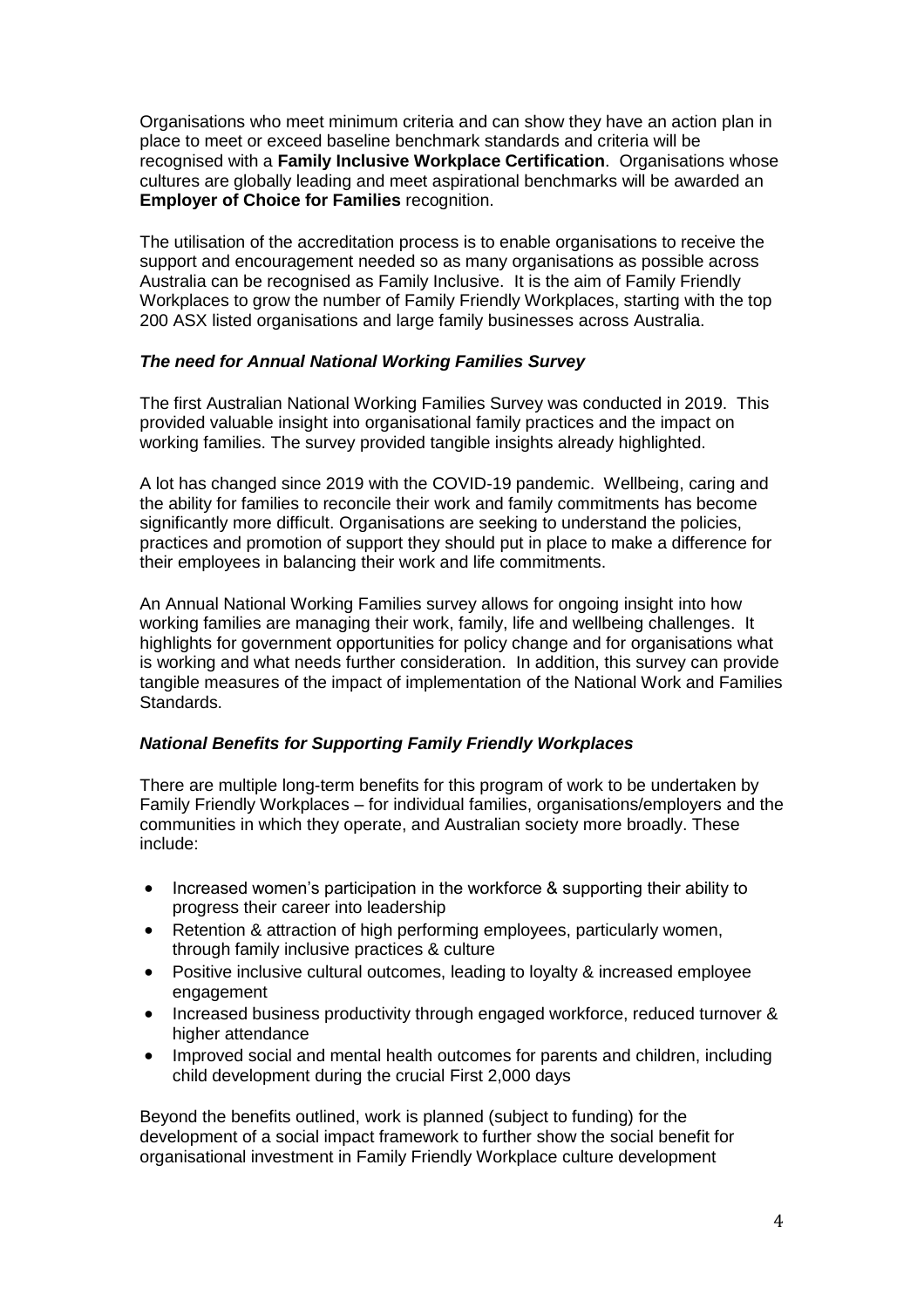# *Key Proposed Milestones*

The below provides an outline of key milestones for Family Friendly Workplaces, which to date has been philanthropically supported with in-kind and financial contributions from participating organisations. A financial sustainability fund is required to complete the proposed scope of works.

Currently there is a plan for the National Working Families Survey to be completed every 2 years, although given the pace of workplace change there is significant benefit in this being conducted annually.

- **May 2021** Launch of Family Friendly Workplaces and accreditation of founding partner organisations (see below)
- **Aug 2021** Run the National Working Families Survey to provide benchmarking data on the shifts in workplaces since the first survey in 2019
- **Nov 2021** Announce results from National Working Families Survey and announce any Employers of Choice for Families
- **May 2022** Have accredited at least 50 organisations
- **May 2023** Have accredited at least 150 organisations
- **Aug 2023** Run the National Working Families Survey to provide benchmarking data on the shifts in workplaces since the first survey in 2019 & 2021
- **March 2024** Review National Work and Family Standards
- **May 2024** Annual Family Friendly Workplaces Awards, during National Families Week. Have accredited at least 265 organisations

# *Funding*

Currently Family Friendly Workplaces is unfunded as a social enterprise start up. Given the importance of this work, a unique program of work including the creation of the National Work and Family Standards and an Accreditation program are planned. Current sponsors include: Karitane, UNICEF Australia, Commonwealth Bank, Deloitte, QBE, Randstad Rise Smart and Kids Co.

The funding outlined below will allow for further embedment of the Family Friendly Workplaces activities, along with the running of the Annual National Working Families Survey

|                        | 20/21    | 21/22     | 22/23     | 23/24     |
|------------------------|----------|-----------|-----------|-----------|
| <b>Family Friendly</b> | \$50,000 | \$100,000 | \$100,000 | \$100,000 |
| Workplaces             |          |           |           |           |
| National Working       |          | \$150,000 | \$150,000 | \$150,000 |
| <b>Families Survey</b> |          |           |           |           |
| <b>TOTAL</b>           | \$50,000 | \$250,000 | \$250,000 | \$250,000 |

A total investment of \$800,000 over 3 years